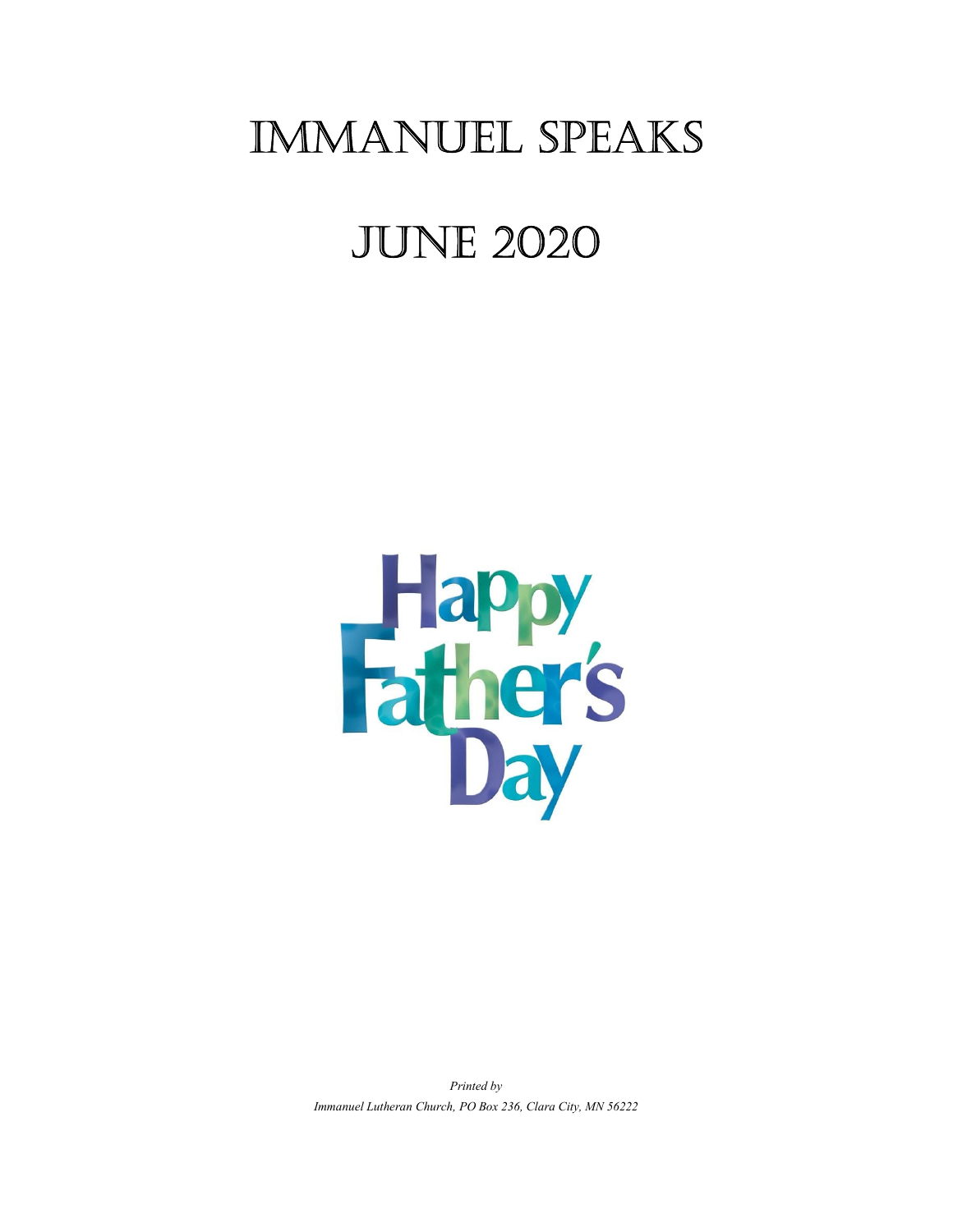Dear friends in Christ,

 As I write this just a day ago we celebrated Memorial Day, the unofficial/official start of summer. In many ways as we come to the end of May we are in a time of transition. School is out and the kids are home for the summer. The weather is getting nicer and nicer and as summer approaches it is time to have a little more fun isn't it? For many it means taking time away from work to enjoy: vacations, fishing, outdoor activities, gardening and the beauty and wonders of God's creation. After all, there are roughly 13 weeks before school starts and the weekly grind begins again.

 As the month of May closes; in the life of the church it is also a time of transition. This past week we celebrated the ascension of Jesus and the 7<sup>th</sup> and final Sunday of Easter. Now on Sunday May 31st we celebrate the Festival and beginning of the season of Pentecost. On that Sunday we will hear those familiar words that Jesus spoke to his disciples, "You will receive power when the Holy Spirit has come upon you; and you will be my witnesses in Jerusalem, in all Judea and Samaria, and to the ends of the earth" (Acts 2:8). As we transition into summer life we are reminded that like Jesus' original disciples, we who have been called into relationship with God have been filled with the Holy Spirit and sent to be Jesus' witnesses here in Clara City, Chippewa County, Minnesota, and to the ends of the earth. So what exactly does that witness look like? Here is my answer. We tell God's story and our story and we live out God's story.

First we tell our story. In Acts chapter 17 the apostle Paul is in Athens sharing the good news. As he prepares to speak to the people he takes a tour of the city and notices how religious the people of Athens are. He notices all of the different temples, shrines, and altars to different gods. Then he comes upon an altar to an unknown god. Paul then sees an opportunity. This unknown God whom the people of Athens worship Paul knows. And so what does Paul do??? He tells his story about his encounter with God to the people. He shares his story and experience of God with the people of Athens.

What does it mean to be a witness? We tell our story like the apostle Paul. We share our experience of God with others. 15 years ago when I was in Seminary in my intro to preaching class one of the first assignments was to tell our faith story. The professor described the situation as an elevator speech. You are on an elevator with another person and you have 30 seconds to share your faith, what would you say. It was a help exercise 15 years ago and is still helpful today as it continues to remind me that I have a story to share. And the amazing thing about the message I and we all have to share is it isn't rocket science. Like the apostle Paul we are called to simply share our experience with God so that others might come to know God's amazing love, grace, forgiveness, and compassion. We can all tell a story can't we? Then guess what, we all have an elevator speech, a story, a witness to share!

Secondly, we live God's story. So what does that mean? I think we can answer those questions with one little yet very great and powerful word: LOVE. In John 13, on the night before Jesus was crucified he would give his disciples a new commandment; "I give you a new commandment, that you love another. Just as I have loved you, you should also love one another. By this everyone will know that you are my disciples, if you have love for one another."

As Christ has loved the world to the point of and beyond death itself; we are called to follow that example. So what in the world does that look like? In Matthew 25 Jesus tells the parable of the sheep and goats and we hear the call to: feed, provide drink, welcome, clothe, care for the sick, to visit the prisoner. It is all about loving our neighbor as we love ourselves. Every night as we sit down to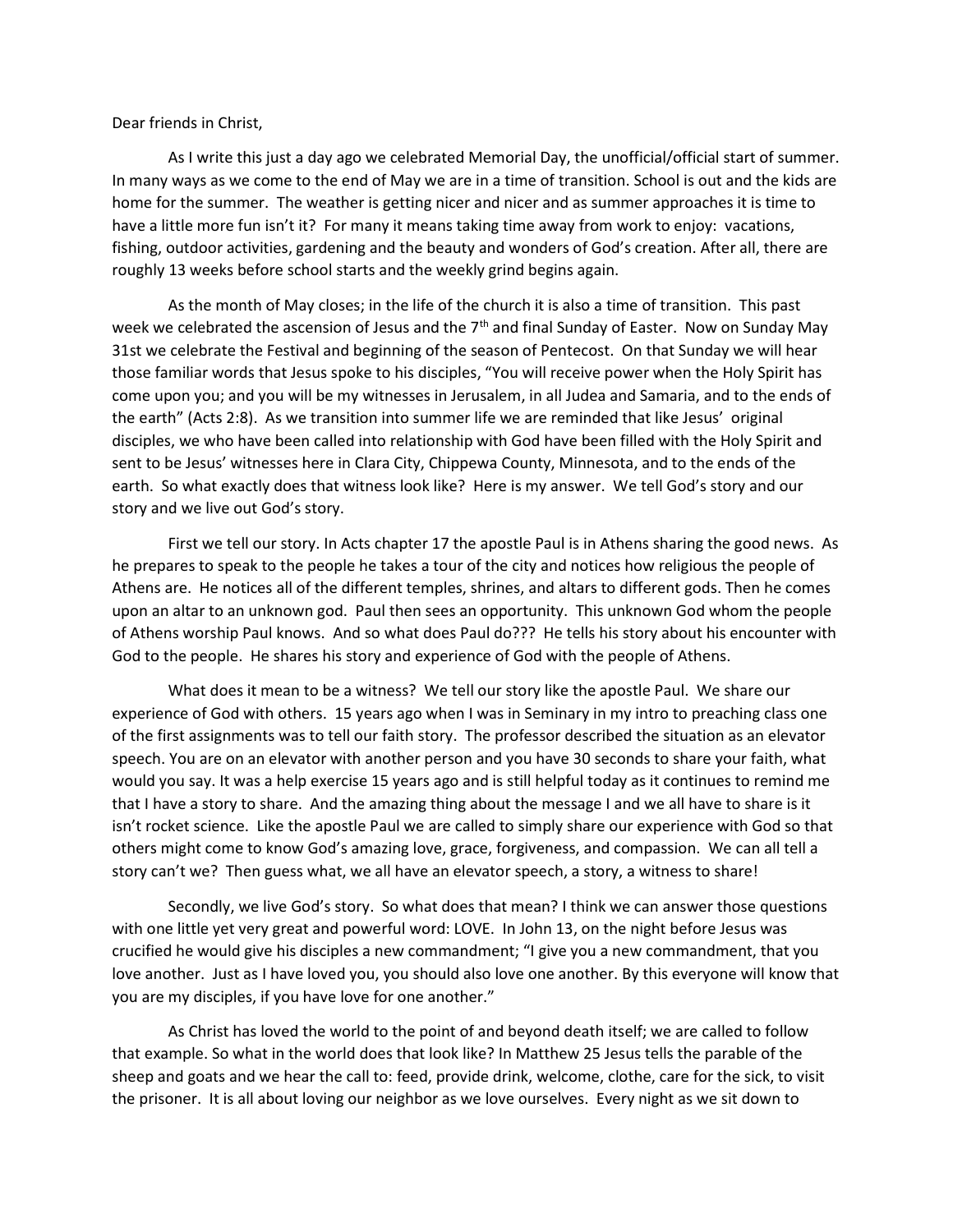dinner as a family we pray the prayer "Come Lord Jesus be our guest…" But did you know there is a second verse to this common table prayer. It goes like this, "Blessed be God who is our bread; may all the world be clothed and fed." The second verse continues to remind me that we have a calling to fulfill. As our gracious God showers us abundantly with all we need for this body and life, our call is to also be generous and abundant with what we have so that all the world might have their basic needs met and know God's love for them.

 My friends, we are in a time of transition: from spring to summer, from the season of Easter to the season of Pentecost. We are reminded that like those first disciples and those who have gone before us, we are called to be witnesses to God and God's amazing grace. We have a story to share in both word and deed! Go, be witnesses here in Clara City, Raymond, Maynard, and Chippewa County! Go, be witnesses at the lake or ball field. Go, be witnesses throughout Minnesota, the U.S. or wherever your summer travels may take you!

In Christ,

Pastor Joel

#### Council Meeting Minutes

~~~~~~~~~~~~~~~~~~~~~~~~~~~~~~~~~~~~~~~~~~~~~~~~~~~~~~~~~~~~~~~~~~~~~~~~~~~~~~

#### The May Council Meeting was cancelled. ~~~~~~~~~~~~~~~~~~~~~~~~~~~~~~~~~~~~~~~~~~~~~~~~~~~~~~~~~~~~~~~~~~~~~~~~~~

A FATHER IS…

- A father is someone who explains how things work and makes you want to be as smart as he is.
- A father is someone with extra pennies in his pocket, and extra warmth in his smile.
- A father is someone who takes you places and makes those places special just because you're together.
- A father is someone who doesn't cry or let you know when he's feeling bad; but he comforts you when you cry, and understands when you're feeling bad.
- A father is someone who goes to work almost everyday, and take thoughts of you with him.
- A father is someone who expects an awful lot of you, and thinks that trying hard is the most important thing.
- A father is someone with a scratched face and a soft heart, and someone you always look up to no matter how tall you get.

A father is someone you share a special love with forever and ever.

Mary Dawson Hughes